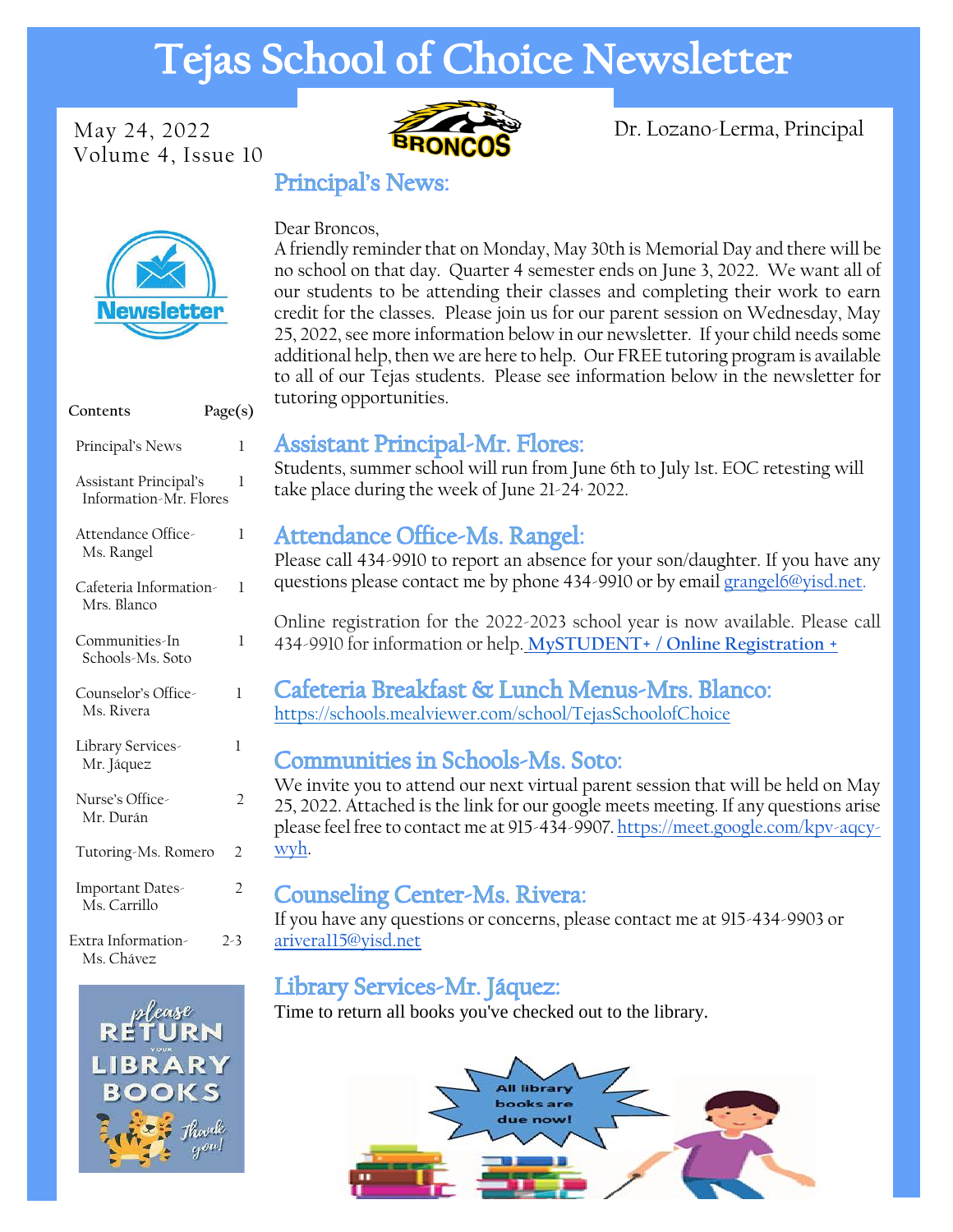# Nurse's Office-Mr. Durán:

#### **Lupus Awareness Month**

Lupus is an inflammatory disease/autoimmune disease that occurs when the body system attacks its own tissues and organs. Inflammation resulting from this may affect various body organs including the skin, kidneys, brain, blood cells, lungs, heart and the joints. Diagnosing lupus is often difficult as its symptoms mimic those of other common ailments. However, **a major sign of this condition is facial rash that resembles the wings of a butterfly.** Other signs and symptoms include:

- Shortness of breath
- Persistent chest pain
- Joint pain, swelling and stiffness
- Fever and fatigue
- Fingers and toes turns blue when exposed to cold
- Headaches, confusion and some memory loss

# **Tutoring Information-Mrs. Romero-Carrera:**

**N**Need Help with your Classwork? ✏️To schedule an appointment please call at (915) 434-9935 or email [jromero14@yisd.net](mailto:jromero14@yisd.net)

# **Important Dates-Ms. Carrillo:**

May 25, 2022-Parent Sessions-9:00-10:00 am & 5:30-6:30pm May 30, 2022-Memorial Day-No School

# Extra Information-Ms. Chávez:

**Van Gogh, Interpretation of Starry Night by Ms. Graciela Garcia students!**